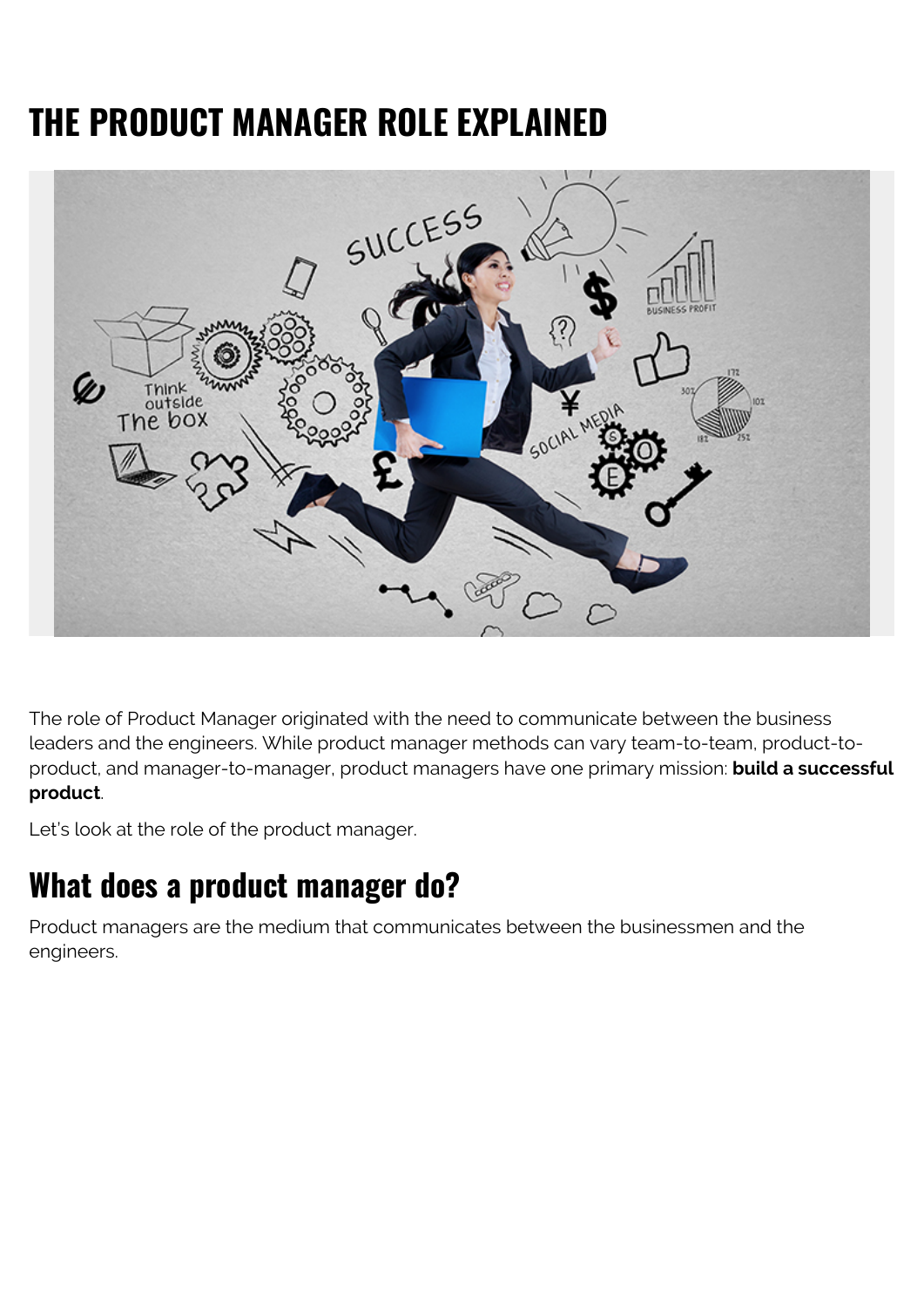

Why is this mediator

necessary? The business guys are expected to have their ears to the ground in order to determine:

- What customers want
- What the markets want
- What the accountants say they can afford

The engineers are the people who can build products to meet the demands the business guys are hearing. The tendency is to picture Product Managers situated right in the middle of this diagram:



# **Responsibilities of a product manager**

The responsibilities of a product manager depend on a variety of things. Keeping its purpose in mind—building the product—the responsibilities of the PM will change with respect to the size of the company, and the size of the product management team. Additional factors, like whether the team works in an [Agile product development manner,](https://blogs.bmc.com/blogs/agile-scrum-getting-started/) can also inform how PMs function.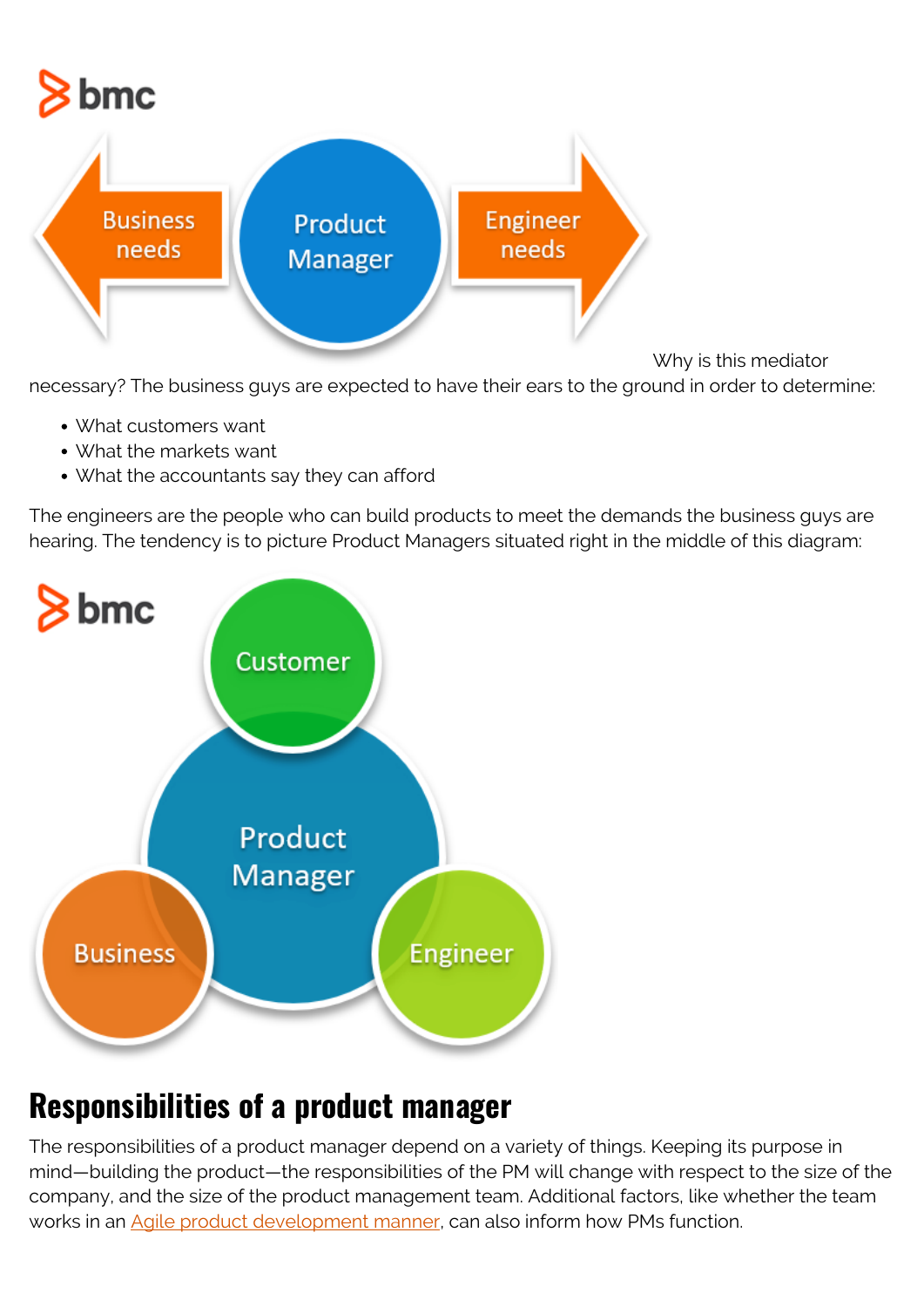Here are some factors that determine how product managers will work best in your organization:

#### **Team size matters**

The smaller the team, the wider the scope the responsibilities might be. The larger the team, the more specialized the Product Manager's role might be.

#### **Technical or not**

Depending on the team's skills and the company's resources, the Product Manager may be a technical role or of a non-technical nature. For instance, the PM might act as the lead engineer, which would require a different skillset from a PM who is a scheduler and motivator.

#### **Jack of all trades vs the specialist**

The greater the company grows, the more specialized the PMs job can be. At the beginning stages of a product or a product management team, a PM might take on all the roles:

- A designer imagining a solution
- An engineer building a solution
- A businessman couching the solution in market demand and company finances
- A researcher conducting customer interviews and satisfaction surveys

As the department grows, the PMs role can shift towards its most essential duty—determining what the best product is—and passing that information down the pipeline to the engineers so they can build it.

A PM with little to no specialization may support a variety of activities:

- Customer and sales calls
- Customer feedback
- Engineer meetings
- Business and investor meetings
- User experience design
- Updates and reports

As a PM's role becomes more specialized, perhaps more technical, tasks may change to include:

- Reviewing PM approaches with other PMs
- Creating product development timelines
- Receiving and understanding market and financial updates from the business teams
- Receiving and understanding updates from engineer teams
- Conducting and reviewing market research
- Surveying customers for feedback
- Creating pitches to sell a new product roadmap

The most specialized PMs might get directly involved in engineering and business tasks, such as:

- **Engineering:** A/B testing UX features; testing back-end features; researching new features
- **Business:** Reviewing customer behavior and spending, sales targets, and spending budgets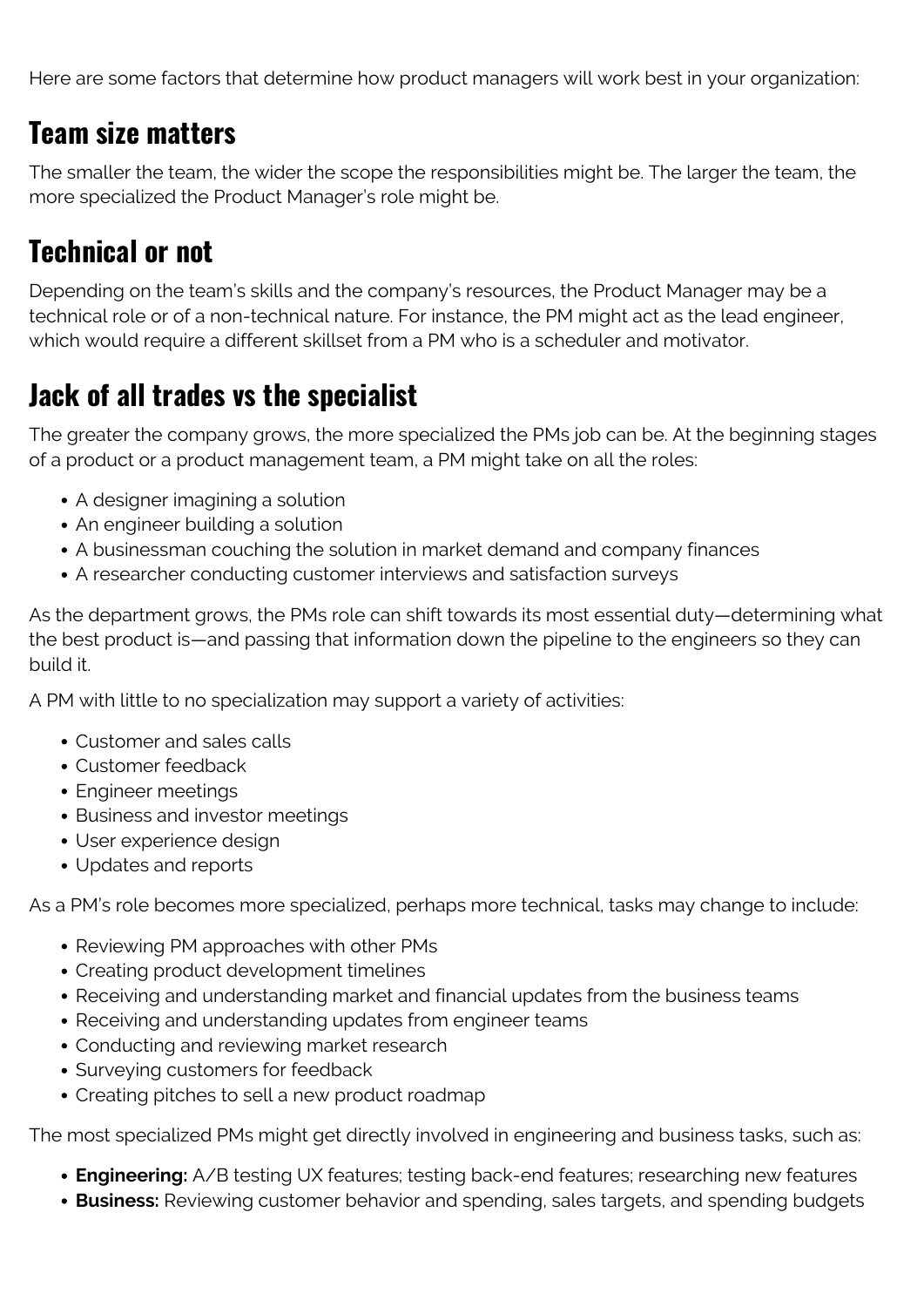# **Product Manager skills**

Whether you already have them or need to acquire them, the best product managers tend to possess certain skills, particularly:

- Communication
- Organization
- Cross-discipline knowledge
- Empathy

#### **Communication**

The primary role of a PM is to stay up to date on what is happening with a product and relay information to both engineers and businessmen so action can be taken. Communication is essential to the success of a PM—without it, you might need a different job.

Good communication happens through an ability to listen and respond timely and effectively. PMs utilize several methods to communicate, often in combination:

- [Project management tools](https://blogs.bmc.com/blogs/project-management-process-templates-best-practices/), like JIRA
- Visuals, like [Kanban boards](https://blogs.bmc.com/blogs/scrum-vs-kanban/)
- Statistics
- Written reports

#### **Organization**

A lot of information gets passed through the PM—they are a medium between businessmen and engineers—and there can be a lot of concepts that get passed through them they do not yet understand. A successful PM pairs strong communication with strong organization, making sure the right information gets passed on without any information lost, or distorted, in translation.

#### **Cross-discipline knowledge**

Finally, by nature, Product Managers tend to communicate between two parties, each with different knowledge bases. This means the PM must be able to adapt both the language used (technical jargon) and communication styles to suit whom they are speaking.

Engineers tend to value task items and problem-solving details, while businessmen tend to value profit-loss numbers, generic high-level thinking, and user reports. Generally speaking, engineers prefer the "how" and businessmen prefer the "why". Product managers will be more successful when they can work both sides of the aisle and give each party the information they want.

### **Empathy**

A critical skill that's often forgotten is empathy. PMs work with people of all different personalities and specialties. Top-down management—declaring deadlines and must-have features without consulting with others—is usually a fast road to failure.

The most successful PMs work to understand each individual they work with. One engineer might need a long leash. One business leader might need constant updates. Treating these people in the